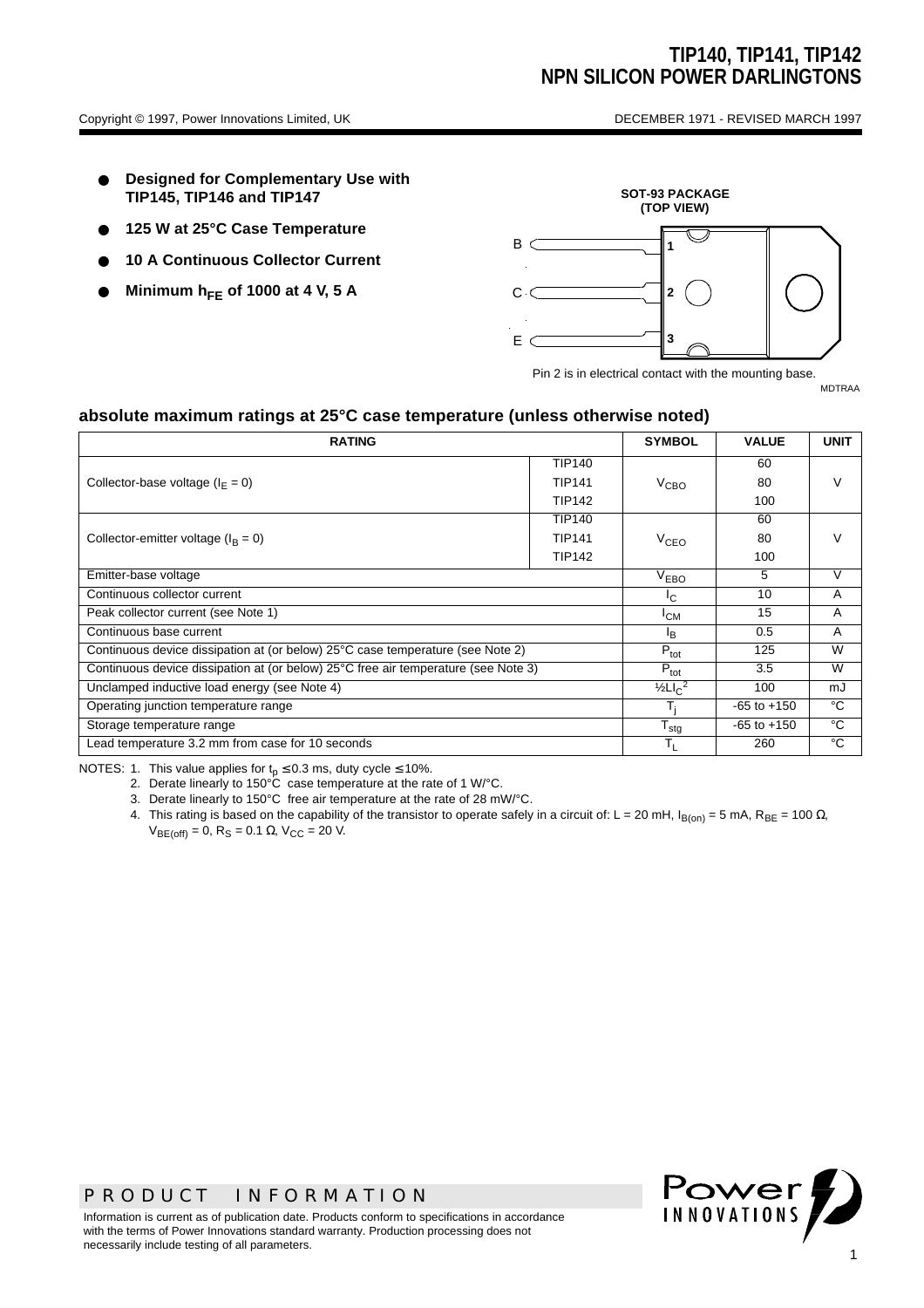#### DECEMBER 1971 - REVISED MARCH 1997

#### **electrical characteristics at 25°C case temperature**

| <b>PARAMETER</b> |                                         | <b>TEST CONDITIONS</b>                                 |                                           |                                                 | <b>MIN</b>      | <b>TYP</b> | <b>MAX</b>  | <b>UNIT</b> |
|------------------|-----------------------------------------|--------------------------------------------------------|-------------------------------------------|-------------------------------------------------|-----------------|------------|-------------|-------------|
| $V_{(BR)CEO}$    | Collector-emitter<br>breakdown voltage  | $I_C = 30 \text{ mA}$<br>(see Note 5)                  | $I_B = 0$                                 | <b>TIP140</b><br><b>TIP141</b><br><b>TIP142</b> | 60<br>80<br>100 |            |             | $\vee$      |
| $I_{CEO}$        | Collector-emitter<br>cut-off current    | $V_{CE} = 30 V$<br>$V_{CE} = 40 V$<br>$V_{CE} = 50 V$  | $I_{\rm B} = 0$<br>$I_B = 0$<br>$I_B = 0$ | <b>TIP140</b><br><b>TIP141</b><br><b>TIP142</b> |                 |            | 2<br>2<br>2 | mA          |
| I <sub>CBO</sub> | Collector cut-off<br>current            | $V_{CB} = 60 V$<br>$V_{CB} = 80 V$<br>$V_{CB} = 100 V$ | $I_F = 0$<br>$I_F = 0$<br>$I_F = 0$       | <b>TIP140</b><br><b>TIP141</b><br><b>TIP142</b> |                 |            | 1<br>1<br>1 | mA          |
| $I_{EBO}$        | Emitter cut-off<br>current              | $V_{EB} = 5 V$                                         | $I_C = 0$                                 |                                                 |                 |            | 2           | mA          |
| $h_{FE}$         | Forward current<br>transfer ratio       | 4 V<br>$V_{CF} =$<br>$V_{CE} = 4 V$                    | $I_C = 5A$<br>$I_C = 10 A$                | (see Notes 5 and 6)                             | 1000<br>500     |            |             |             |
| $V_{CE(sat)}$    | Collector-emitter<br>saturation voltage | $I_R = 10 \text{ mA}$<br>$I_R = 40 \text{ mA}$         | $I_C = 5A$<br>$I_C = 10 A$                | (see Notes 5 and 6)                             |                 |            | 2<br>3      | $\vee$      |
| $V_{BE}$         | Base-emitter<br>voltage                 | $V_{CF} = 4 V$                                         | $I_C = 10 A$                              | (see Notes 5 and 6)                             |                 |            | 3           | $\vee$      |
| $V_{EC}$         | Parallel diode<br>forward voltage       | 10 A<br>$I_F =$                                        | $I_R = 0$                                 | (see Notes 5 and 6)                             |                 |            | 3.5         | $\vee$      |

NOTES: 5. These parameters must be measured using pulse techniques,  ${\rm t_p}$  = 300 µs, duty cycle ≤ 2%.

6. These parameters must be measured using voltage-sensing contacts, separate from the current carrying contacts.

#### **resistive-load-switching characteristics at 25°C case temperature**

|                             | <b>PARAMETER</b> | <b>TEST CONDITIONS</b> |                     |                                      | MIN | <b>TYP</b> | MAX | <b>UNIT</b> |
|-----------------------------|------------------|------------------------|---------------------|--------------------------------------|-----|------------|-----|-------------|
| 'on                         | Turn-on time     | $I_C = 10 A$           | $I_{B(0n)} = 40$ mA | $I_{B(off)} = -40$ mA                |     | 0.9        |     | us          |
| $\mathfrak{r}_{\text{off}}$ | Turn-off time    | $V_{BE(off)} = -4.2 V$ | $= 3 \Omega$        | $t_{p} = 20 \,\mu s, \, dc \leq 2\%$ |     |            |     | μs          |

**†** Voltage and current values shown are nominal; exact values vary slightly with transistor parameters.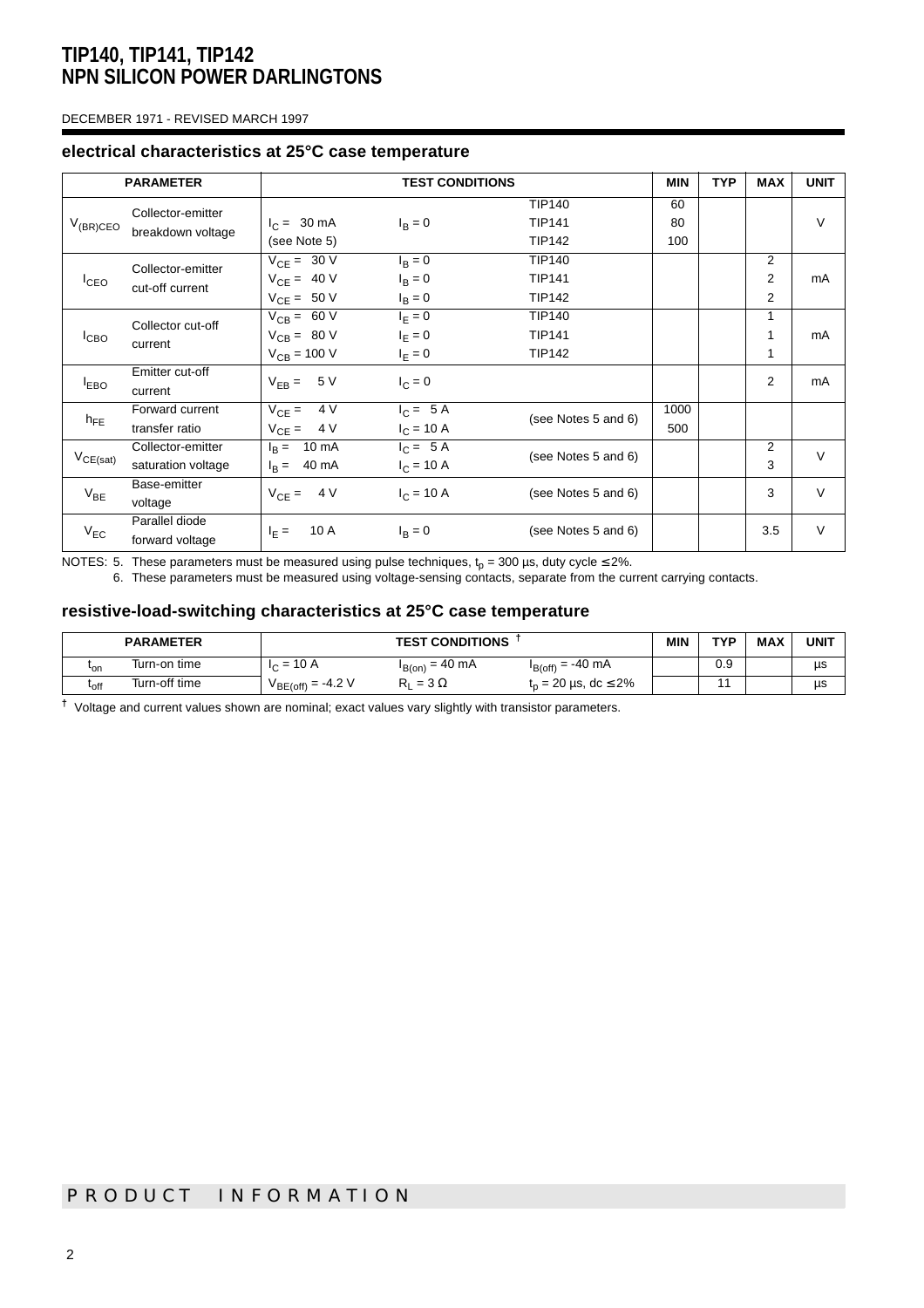DECEMBER 1971 - REVISED MARCH 1997



### **TYPICAL CHARACTERISTICS**

**BASE-EMITTER SATURATION VOLTAGE vs COLLECTOR CURRENT** TCS140AC **3·0 = -40°C**  $T_c$ V<sub>BE(sat)</sub> - Base-Emitter Saturation Voltage - V **VBE(sat) - Base-Emitter Saturation Voltage - V TC = 25°C 2·5 = 100°C TC 2·0** ורד **1·5 1·0 0·5**  $\mathbf{l}_{\mathbf{B}}$  **= I<sup>C</sup> / 100 = 300 µs, duty cycle < 2% tp**  $\mathbf{1}$ 0<br>0.5 **0·5 1·0 10 20 IC - Collector Current - A**



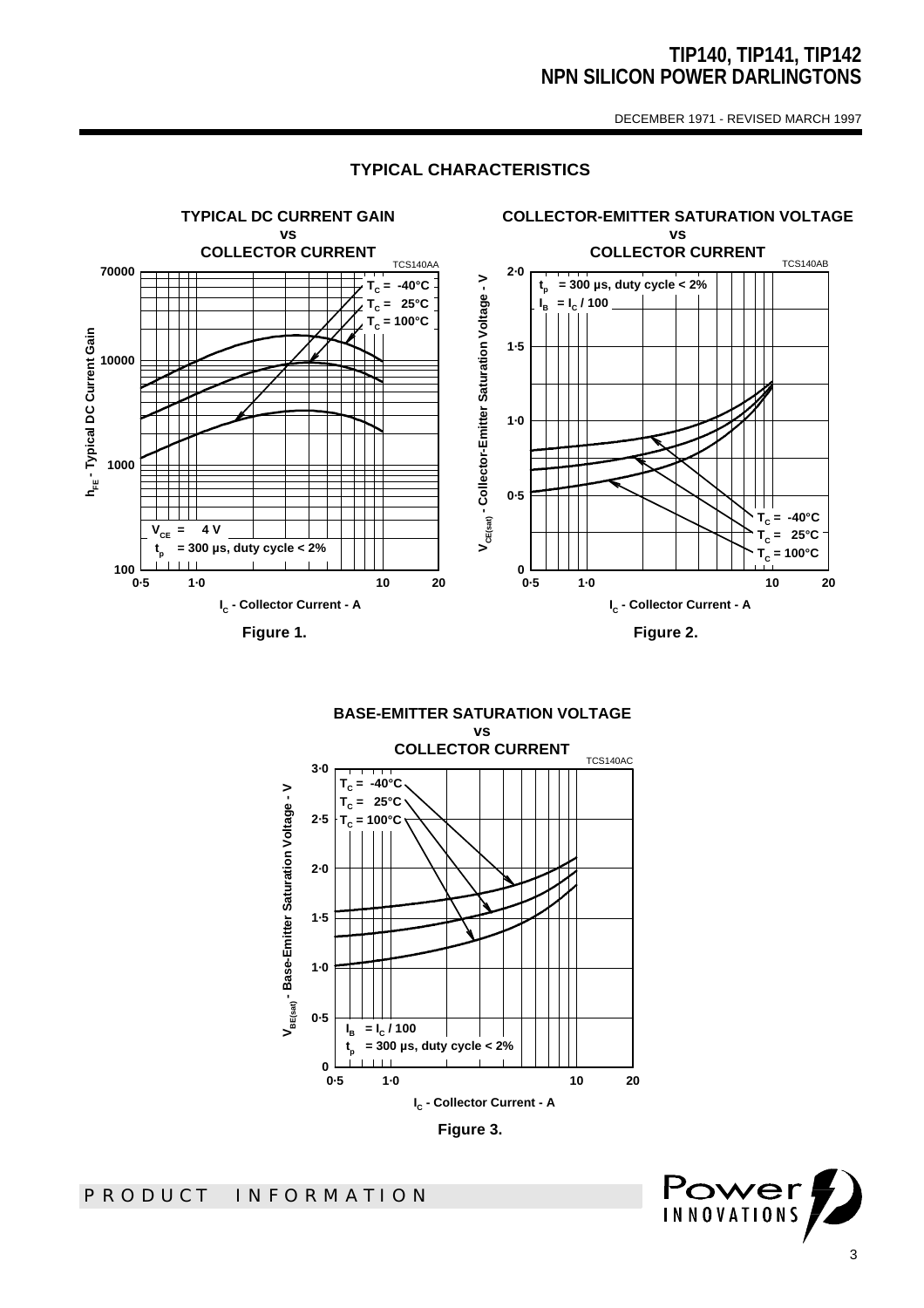DECEMBER 1971 - REVISED MARCH 1997

### **MAXIMUM SAFE OPERATING REGIONS**





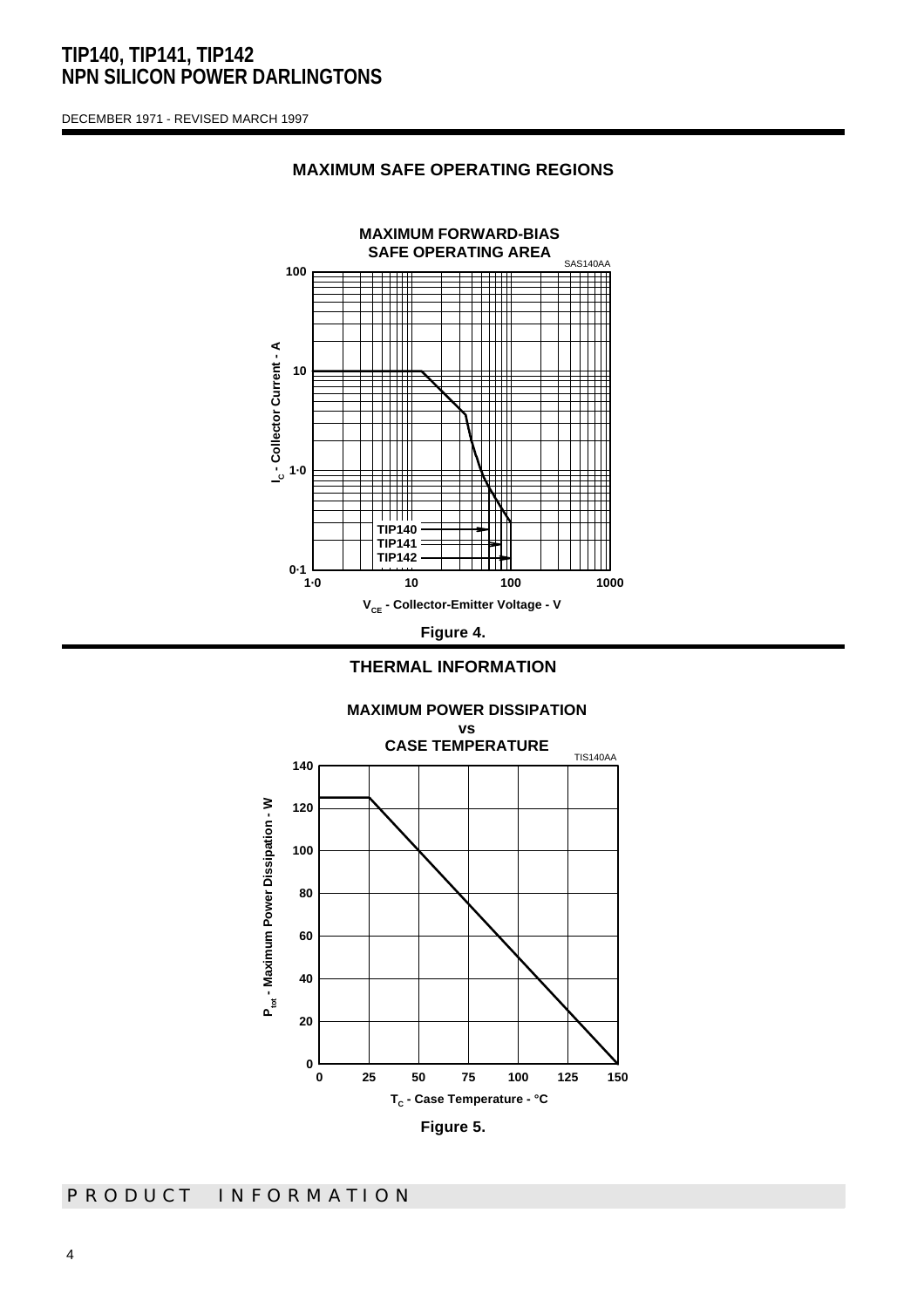DECEMBER 1971 - REVISED MARCH 1997

### **MECHANICAL DATA**

### **SOT-93**

### **3-pin plastic flange-mount package**

This single-in-line package consists of a circuit mounted on a lead frame and encapsulated within a plastic compound. The compound will withstand soldering temperature with no deformation, and circuit performance characteristics will remain stable when operated in high humidity conditions. Leads require no additional cleaning or processing when used in soldered assembly.